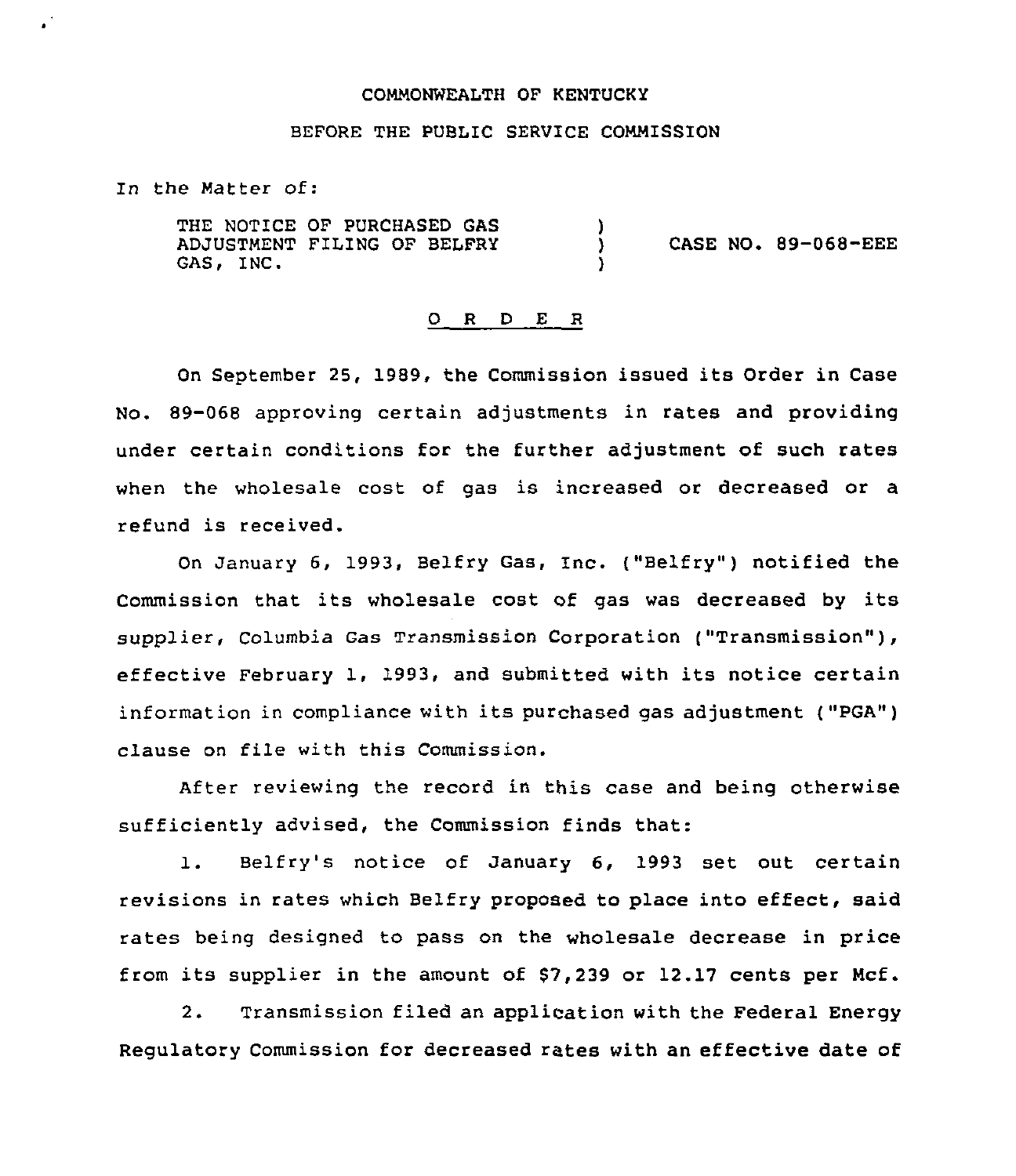February 1, 1993. Transmission's rates are subject to refund; hence, Belfry's rates should be subject to refund.

3. Belfry should file with this Commission the amount of any overcollections received from February 1, 1993 to the date the approved rates are implemented, along with a refund plan.

4. Belfry's adjustment in rates under the purchased gas adjustment provisions approved by the Commission in its Order in Case No. 89-068, dated September 25, 1989, is fair, just, and reasonable, in the public interest, and should be effective with gas supplied on and after February 1, 1993, subject to refund.

IT IS THEREFORE ORDERED that:

1. The rates in the Appendix, attached hereto and incorporated herein, are fair, just, and reasonable and are approved effective with gas supplied on and after February 1, 1993, subject to refund.

2, Within 30 days of the date of this Order, Belfry shall file with this Commission its revised tariffs setting out the rates authorized herein.

3. Within 30 days of the date of this Order, Belfry shall file the amount of excess revenues collected, along with a refund plan.

 $-2-$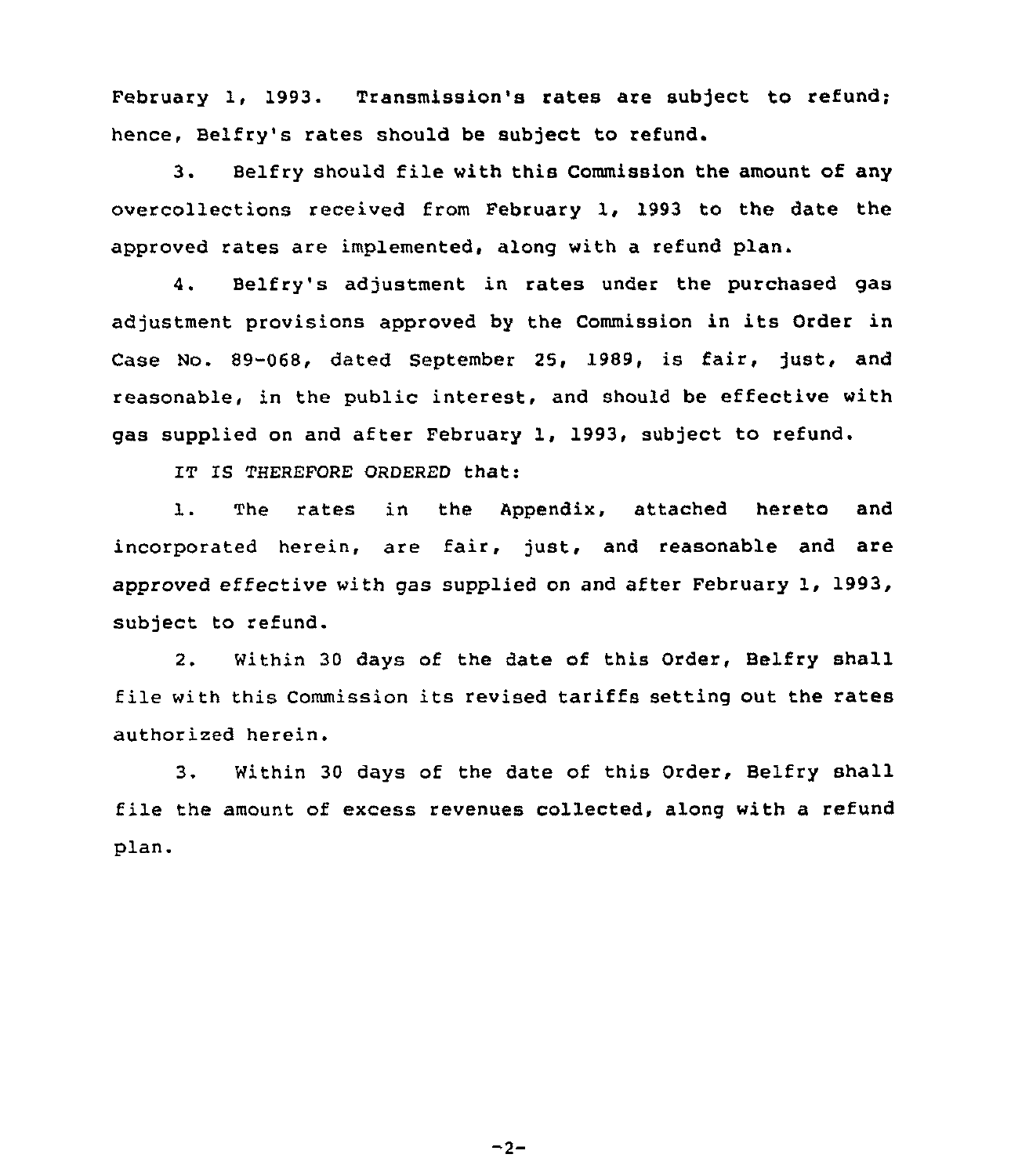Done at Frankfort, Kentucky, this 28th day of January, 1993.

PUBLIC SERVICE COMMISSION

 $4.4$ Chairman

Vice Chairman Pole M

ATTEST:

<u>:12</u> Executive Director